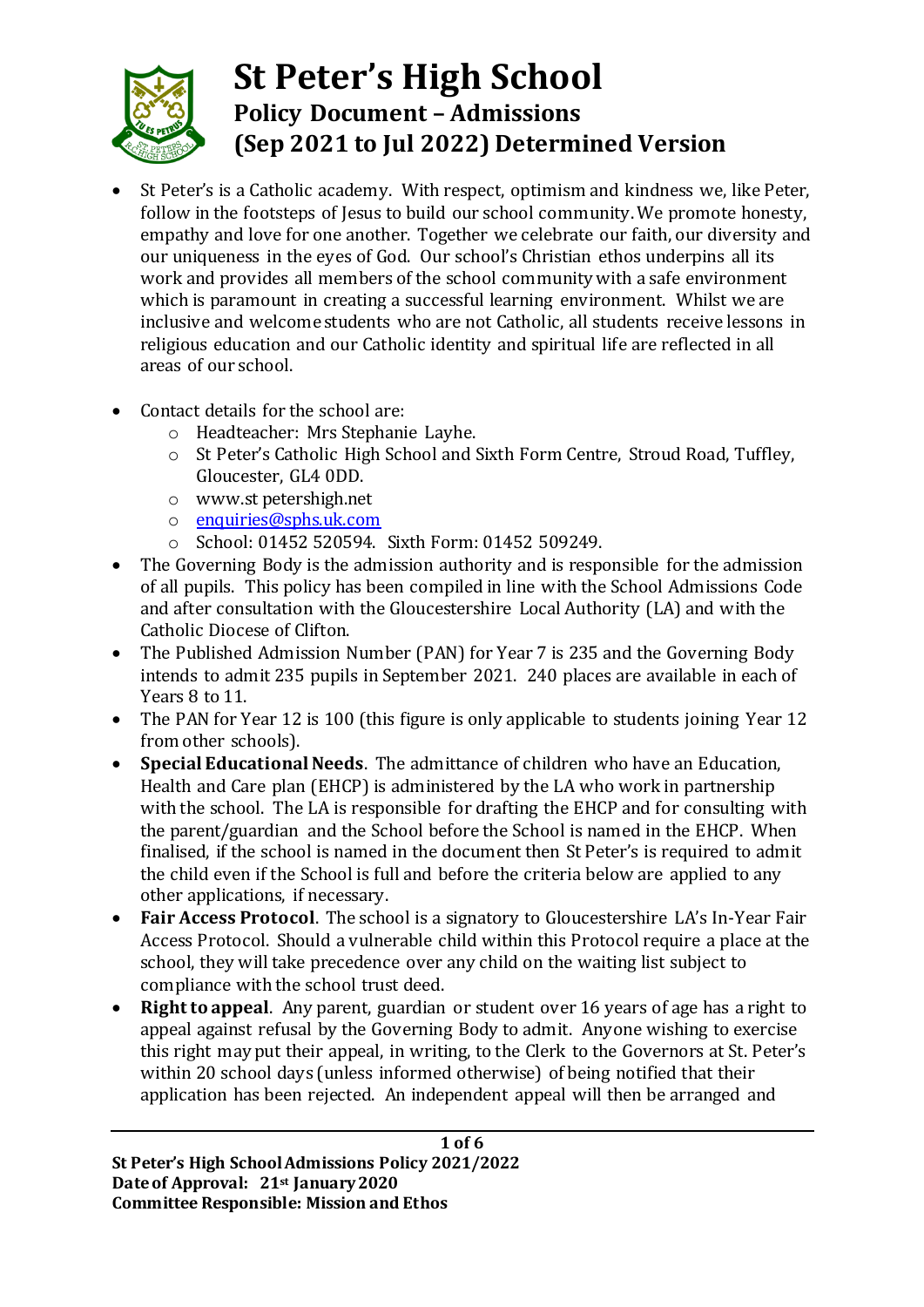conducted in accordance with the School Admission Appeals Code (including within the defined timescales<sup>Note 1</sup>).

• **Waiting List**. Anyone seeking a place to any year group may request to be placed upon the admissions waiting list which is maintained for any oversubscribed year group throughout the calendar year. Any places which become available will be offered to applicants on the admissions waiting list according to the oversubscription criteria listed below. Each child added to the list will require the list to be ranked again in line with the above published oversubscription criteria, hence the position of a child on the list may change. Admissions waiting lists are closed at the end of the calendar year on 31 December; any applicant wishing to be placed on the new list for the next calendar year may do so but they must specifically ask the Admissions Officer for this to be done.

## **ADMISSION TO YEARS 7 – 11**

• In the event of the number of applicants not exceeding the PAN then all applicants will be offered a place. If the number of applicants does exceed the PAN, the following oversubscription criteria, given in order of priority, will apply to determine the ranking of applications:

#### **Roman CatholicNote2 Children:**

- 1. Looked after children and previously looked after children  $Note3$ .
- 2. Other Roman Catholic children.
	- **Note: To be considered under either of the criteria above, written confirmation that the child is Roman Catholic must be provided to the school Note2.**

### **Other Children:**

- 3. Looked after children and previously looked after children  $N^{Ote3}$ .
- 4. Children who have a sibling<sup>Note4</sup> at, or previously at, St. Peter's.
- 5. Children with a parent/guardian who has been a permanent member of staff (teaching or support) at St Peter's for 2 years or more, when the application is made, and/or was recruited to fill a vacant post for which there is a demonstrable skills shortage. This does not include staff who work on the school site for other employers.
- 6. Children with a proven aptitude in drama, music or sport $N^{10}$
- 7. Children who attended our Roman Catholic primary feeder schools<sup>Note6</sup>.
- 8. Children who are members of other denominations or faiths belonging to the Inter Faith Network for the UKNote7.
- 9. Other children.
- Children within the same oversubscription criteria will be prioritised by a tiebreakerNote8.
- Please see the 'NOTES' section below for definitions relating to the above criteria and tie-breaker.

**2 of 6 St Peter's High SchoolAdmissions Policy 2021/2022 Date of Approval: 21st January 2020 Committee Responsible: Mission and Ethos**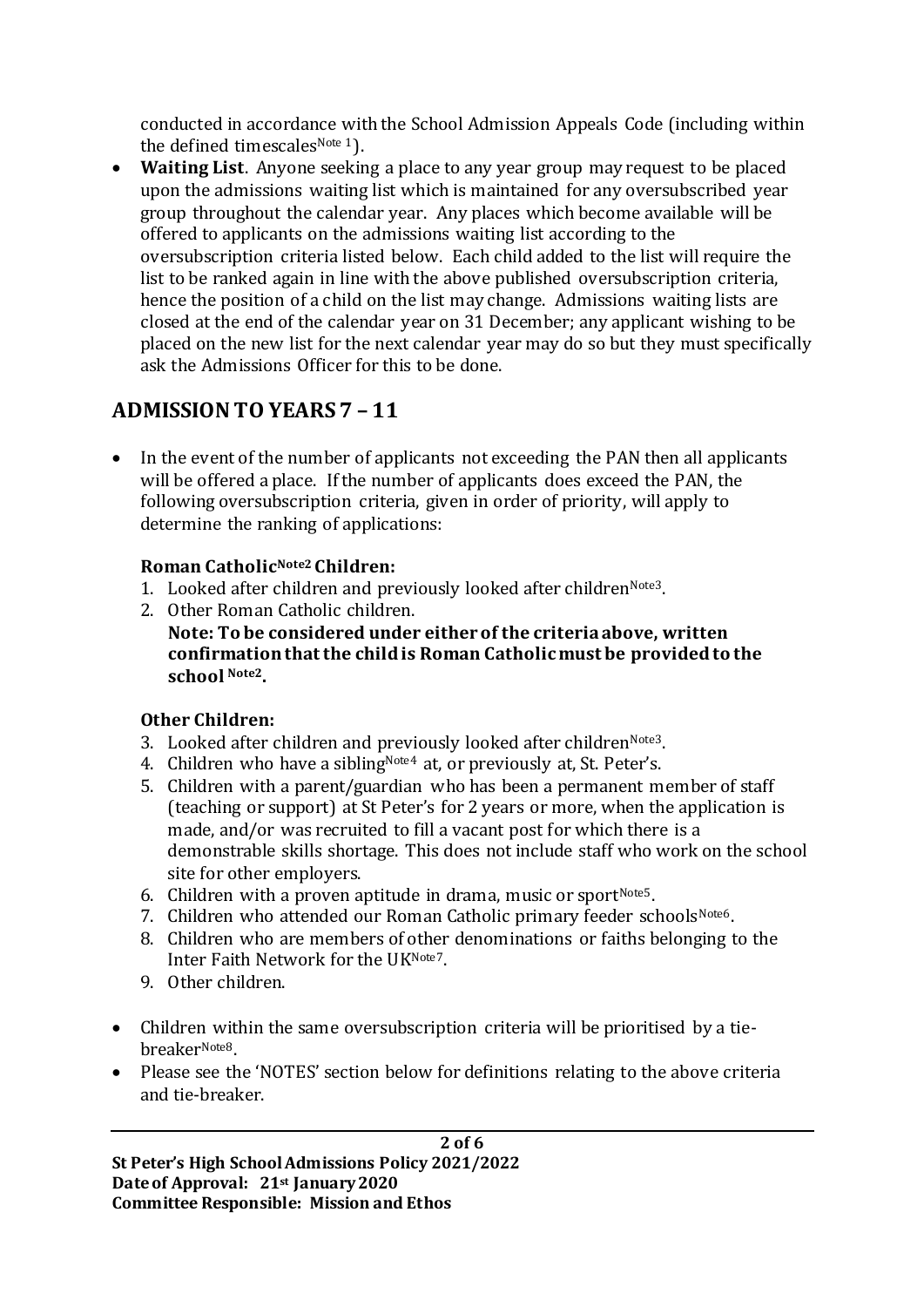#### • **Admissions into Year 7 In September 2021:**

- o Applications must be submitted to the Local Authority (LA) where the child lives (their 'home LA'). To be considered in the first round of allocations, the application must be submitted by **31 October 2020** using the LA's Common Application Form. Additionally, to be considered under oversubscription criteria 1 or 2, written confirmation that the child is Roman Catholic must be provided to the school **by 31 October 2020** for the application to be considered in the first round of allocations (see Note 2 below)**.**
- o For those who applied on time and qualify for a place, an offer of a place at St Peter's will be made by the child's home LA, on behalf of the Governors, on **2 March 2021.**
- o If, after the first round of allocations on 2 March there are any places available, the Governing Body will rank applicants still seeking a place (including late applicants) in accordance with the oversubscription criteria and then offer the places to the highest ranked applicants.
- o Any parent/guardian wishing to exercise their right to appeal should lodge the appeal with the Clerk to the Governors at St. Peter's**.**
- **Admissions into Years 7-11 after September 2021.** All applications should be made directly to the home LA of the child using the LA's Common Application Form. Additionally, for oversubscription criteria 1 or 2, written confirmation that the child is Roman Catholic must be provided to the schoolNote2.

## **ADMISSION TO THE SIXTH FORM**

- To be eligible for the Sixth Form, students should be under the age of 17 at the commencement of a 2-yr course or under 18 for a 1-yr course.
- Students already on roll at St Peter's will be permitted to join Yr12, without the need to apply, provided they meet the entry requirements for the agreed programmes of study (a list of detailed requirements is available from the Sixth Form Office).
- Offers of a place by the Governing Body to external students wishing to join the Sixth Form from other schools will be conditional upon them meeting the entry requirements for the agreed programmes of study (a list of detailed requirements is available from the Sixth Form Office).
- Information about, and application forms for, the Sixth Form can be obtained from the postal address above or from rcameron@sphs.uk.com. Dates of open days will be published on the School website [\(http://www.stpetershighschool.org.uk/\).](http://www.stpetershighschool.org.uk/)
- External students who apply may be invited to a meeting with the Director of Sixth Form or a member of the Leadership Team of the Sixth Form to discuss course options and academic entry requirements. They will be invited to accept the standards and expectations of the Sixth Form, the ethos and character of the School and the educational offer being made through completion of the form attached to the offer of a place.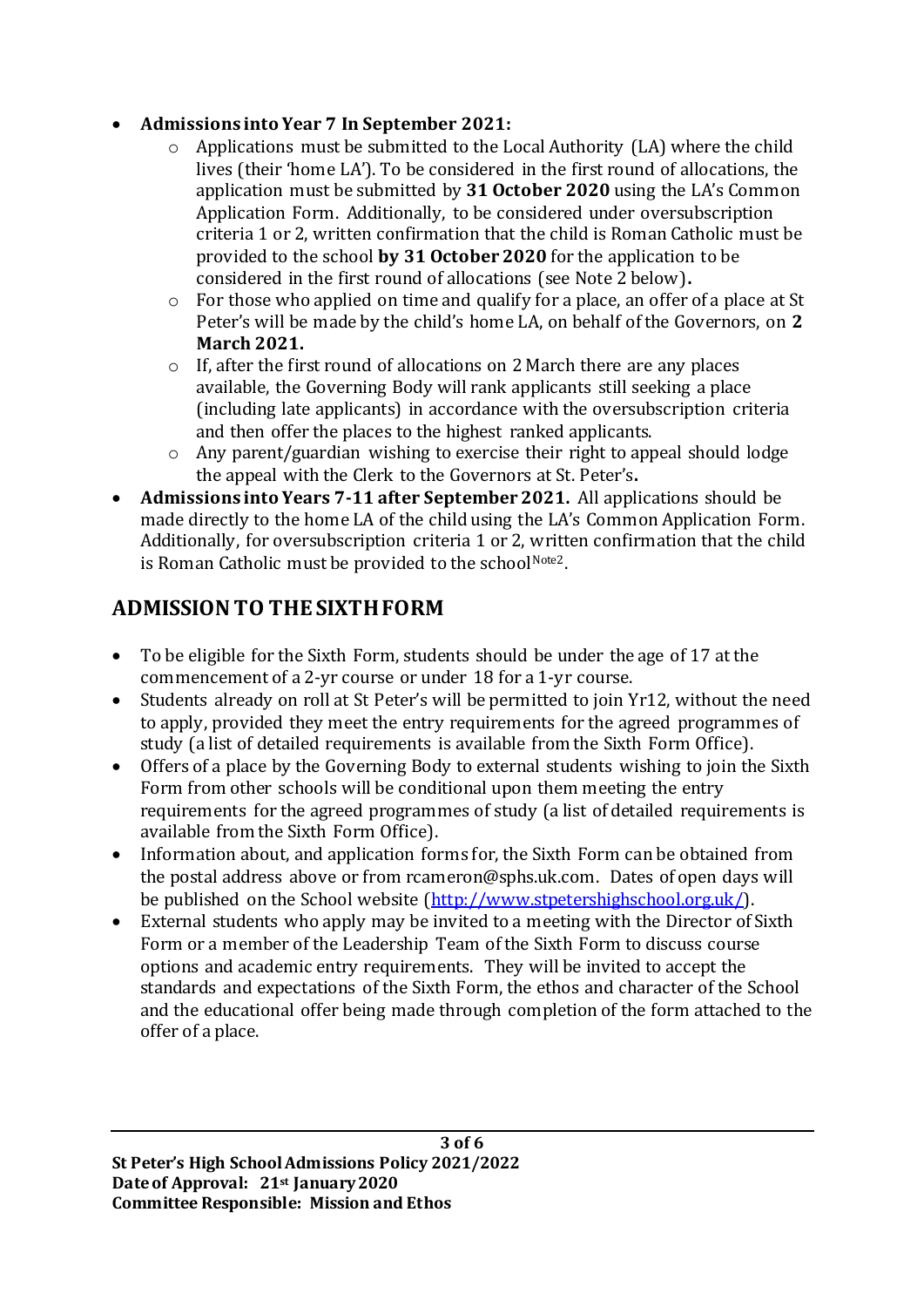- External students wishing to join the Sixth Form in September 2021 should apply by **1 March 2021**. If oversubscribed, places will be offered in accordance with the criteria below:
	- A. Roman Catholic looked after children and previously looked after children<sup>Note2</sup>
	- B. Other Roman Catholic<sup>Note2</sup> students.
		- **Note: To be considered under either of the criteria above, written confirmation that the child is Roman Catholic must be provided to the school Note2.**
	- C. Looked after children and previously looked after children<sup>Note3</sup>.
	- D. Students from other schools.
	- E. Other Students.
- Applicants within the same oversubscription criteria will be prioritised by a tiebreakerNote8.
- Applications from external students after 1 March 2021 will be considered if places remain available.

## **NOTES**

- 1. **Appeals Timescales**. As defined in the School Admission Appeals Code, appeals will be heard within the following timescales:
	- a. for applications made in the normal admissions round, appeals must be heard within 40 school days of the deadline for lodging appeals;
	- b. for late applications, appeals should be heard within 40 school days from the deadline for lodging appeals where possible, or within 30 school days of the appeal being lodged;
	- c. for applications to sixth forms:
		- i. where the offer of a place would have been conditional upon exam results, appeals must be heard within 30 school days of confirmation of those results;
		- ii. where the offer of a place would not have been conditional upon exam results, appeals must be heard within 40 school days of the deadline for lodging appeals;
	- d. for applications for in-year admissions, appeals must be heard within 30 school days of the appeal being lodged.
- 2. **Roman Catholic**. In this policy, 'Roman Catholic' refers to any pupil who has been baptised, or received, into the Roman Catholic Church or into a faith in full communion with the Roman Catholic Church (a list of these faiths, as supplied by the Catholic Education Service, is available from School Reception). Written confirmation (eg a baptismal certificate) of membership of one of these faiths will be required. Where a certificate is not available, a statement from a member of the clergy, confirming that the person has (or in their opinion has) been baptised or received into the Catholic Church must be provided. The governors may also request sight of the original certificate.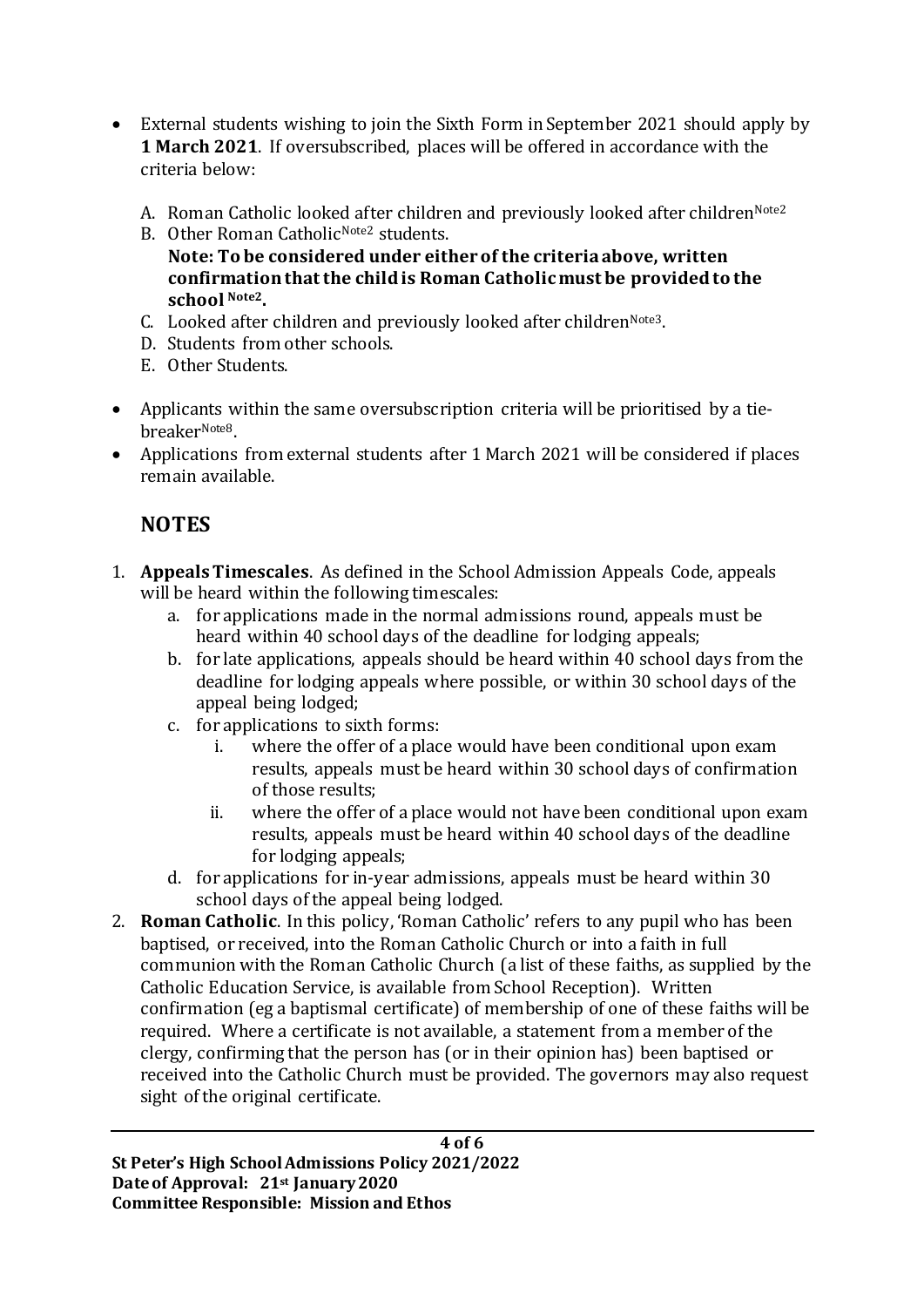- 3. **Looked After Children or Previously Looked After Children**. A *'*looked after child'(a) or a child who was previously looked after but immediately after being looked after became subject to an adoption<sup>(b)</sup> child arrangements order<sup>(c)</sup> or special guardianship order $(d)$  including those who appear to the governing body to have been in state care outside of England and ceased to be in state care as a result of being adopted<sup>(e)</sup>.
	- *(a) A 'looked after child' is a child who is (a) in the care of a local authority, or (b) being provided with accommodation by a local authority in the exercise of their social services functions (see the definition in Section 22(1) of the Children Act 1989) at the time of making an application to a school. In Gloucestershire, such children are referred to as Children in Care.*
	- (b) *This includes children who were adopted under the Adoption Act 1976 (see section 12 adoption orders) and children who were adopted under the Adoption and Children's Act 2002 (see section 46 adoption orders).*
	- (c) *Under the provisions of s.12 of the Children and Families Act 2014, which amend section 8 of the Children Act 1989, residence orders have now been replaced by child arrangements orders.*
	- (d) *See Section 14A of the Children Act 1989 which defines a 'special guardianship order' as an order appointing one or more individuals to be a child's special guardian (or special guardians).*
	- (e) *A child is regarded as having been in state care outside of England if they were in the care of or were accommodated by a public authority, a religious organisation, or any other provider of care whose sole or main purpose is to benefit society.*
- 4. **Siblings**. To be regarded as a sibling a child must be living at the same address for at least 50% of the time as a full, half, step or adoptive brother or sister. Step brothers/sisters are defined as children who are not necessarily related biologically (including foster children) but are living for at least 50% of the time at the address considered to be the that of the child for whom the application is made. A child with a sibling who left St Peter's within 4 years of the requested date of admission will also qualify for this category even if he/she no longer lives at the same address **Note: the LA's common application form will not provide the school with details of such siblings who have left St Peter's and so written notification must be given directly to the school.**
- **5. Drama, Music and Sporting Aptitude.** Drama, music and sporting aptitude will be assessed by tests to be taken by applicants during **October 2020**and this criterion is only available for September entry into Year 7. The tests have been devised to be taken by children whether or not they have had experience or formal training in drama, music or sport and will determine the child's aptitude. Any parent/guardian wishing their child to be admitted under this criterion should complete an application form for either music, drama or sport aptitude testing (available from school reception) and return it to school before **1 October 2020**. **Any parent/guardian should be aware that the tests are comprehensive and searching and demand for places through this category has been high in previous years.**